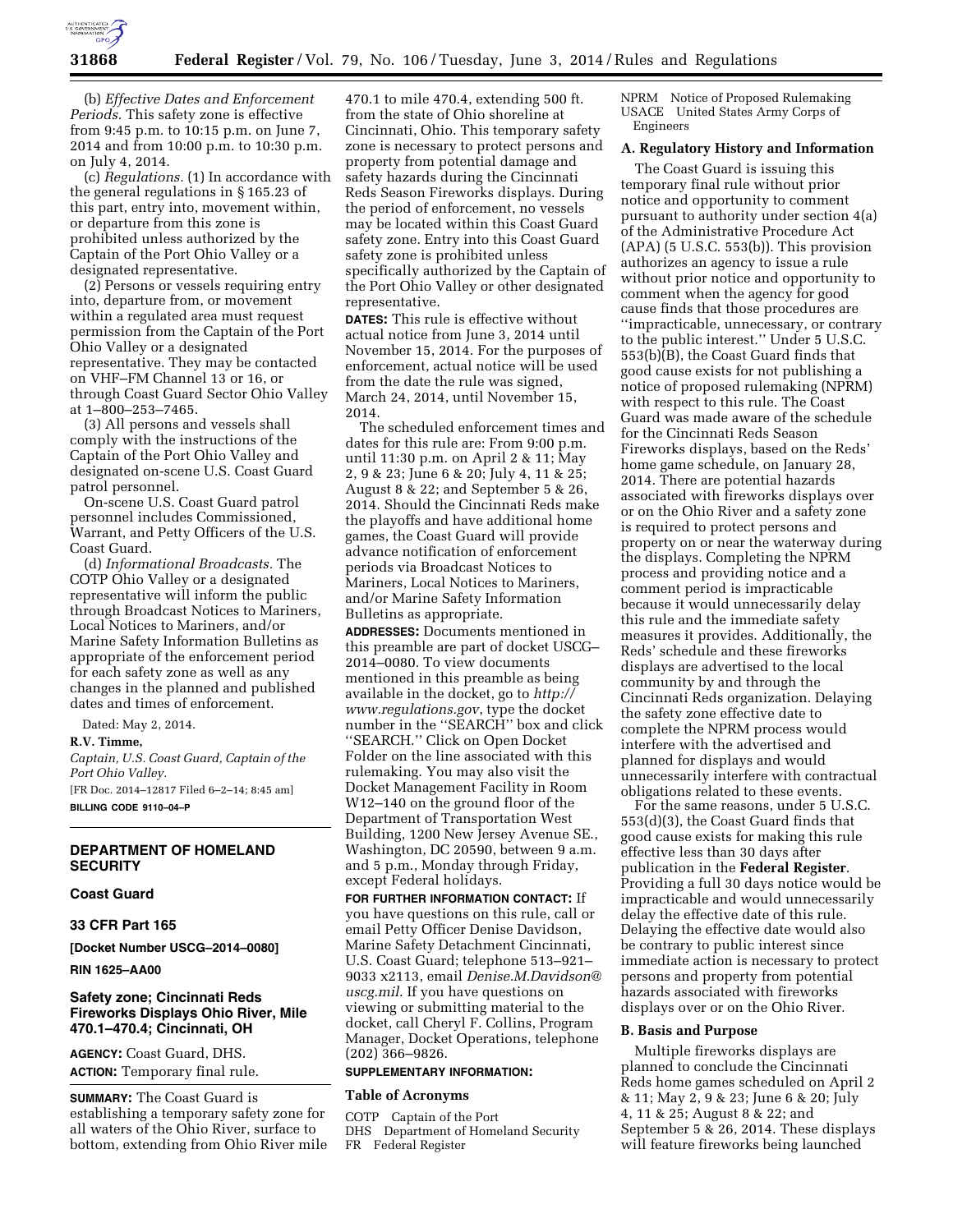from the Great American Ballpark Stadium, located near the shoreline between miles 470.1 and 470.4 on the Ohio River at Cincinnati, OH. The Coast Guard determined that a safety zone is necessary to keep persons and property clear of any potential hazards associated with the launching of fireworks on or over the waterway.

The legal basis and authorities for this rule are found in 33 U.S.C. 1231, 46 U.S.C. Chapter 701, 3306, 3703; 50 U.S.C. 191, 195; 33 CFR 1.05–1, 6.04–1, 6.04–6, and 160.5; Public Law 107–295, 116 Stat. 2064; and Department of Homeland Security Delegation No. 0170.1, which collectively authorize the Coast Guard to establish and define regulatory safety zones.

The purpose of the rule is to establish the necessary temporary safety zone to provide protection for persons and property, including spectators, commercial and recreational vessels, and others that may be in the area during the noticed fireworks display times from the hazards associated with the fireworks display on and over the waterway.

#### **C. Discussion of the Final Rule**

The COTP Ohio Valley is establishing a temporary safety zone from 9:00 p.m. to 11:30 p.m. on April 2 & 11; May 2, 9 & 23; June 6 & 20; July 4, 11 & 25; August 8 & 22; September 5 & 26, 2014 for the Cincinnati Reds Season Fireworks. The fireworks will be launched from the Great American Ballpark Stadium and the safety zone will include all waters between Ohio River miles 470.1 and 470.4, extending 500 ft. from the state of Ohio shoreline at Cincinnati, Ohio. The Coast Guard will enforce the temporary safety zone and may be assisted by other federal, state and local agencies and the Coast Guard Auxiliary. During the periods of enforcement, no vessels may transit into, through, or remain within this Coast Guard safety zone. Deviation from this safety zone may be requested by contacting the COTP Ohio Valley or other designated representative. Deviations will be considered on a caseby-case basis. Should the Cincinnati Reds make the playoffs and have additional home games, the Coast Guard will provide advance notification of enforcement periods via Broadcast Notices to Mariners, Local Notices to Mariners, and/or Marine Safety Information Bulletins as appropriate.

### **D. Regulatory Analyses**

We developed this rule after considering numerous statutes and executive orders related to rulemaking. Below we summarize our analyses

based on a number of these statutes or executive orders.

# *1. Regulatory Planning and Review*

This rule is not a significant regulatory action under section 3(f) of Executive Order 12866, Regulatory Planning and Review, as supplemented by Executive Order 13563, Improving Regulation and Regulatory Review, and does not require an assessment of potential costs and benefits under section 6(a)(3) of Executive Order 12866 or under section 1 of Executive Order 13563. The Office of Management and Budget has not reviewed it under those Orders. This temporary final rule establishes a safety zone that will be enforced for limited time periods following certain Cincinnati Reds home games. During enforcement periods, vessels are prohibited from entering into or remaining within the safety zone unless specifically authorized by the COTP Ohio Valley or other designated representative. Based on the location, limited safety zone size, and short duration of each enforcement period, this rule does not pose a significant regulatory impact. Additionally, notice of this safety zone or any changes in the planned schedule will be made via Broadcast Notices to Mariners, Local Notices to Mariners, and/or Marine Safety Information Bulletins as appropriate. Deviation from this rule may be requested from the COTP Ohio Valley and will be considered on a caseby-case basis.

#### *2. Impact on Small Entities*

The Regulatory Flexibility Act of 1980 (RFA), 5 U.S.C. 601–612, as amended, requires federal agencies to consider the potential impact of regulations on small entities during rulemaking. The Coast Guard certifies under 5 U.S.C. 605(b) that this rule will not have a significant economic impact on a substantial number of small entities.

This rule would affect the following entities, some of which might be small entities: the owners or operators of vessels intending to transit or anchor between Ohio River miles 470.1 to 470.4, within 500 ft. of the Ohio shoreline from 9:00 p.m. to 11:30 p.m. on April 2 & 11; May 2, 9 & 23; June 6 & 20; July 4, 11 & 25; August 8 & 22; September 5 & 26, 2014.

This safety zone would not have a significant economic impact on a substantial number of small entities because it is limited in size and will be enforced for a limited time period following certain scheduled Cincinnati Reds home games. The Coast Guard will provide notice of enforcement and changes in the planned schedule

through Broadcast Notices to Mariners, Local Notices to Mariners, and/or Marine Safety Information Bulletins as appropriate.

### *3. Assistance for Small Entities*

Under section 213(a) of the Small Business Regulatory Enforcement Fairness Act of 1996 (Pub. L. 104–121), we want to assist small entities in understanding this rule. If the rule would affect your small business, organization, or governmental jurisdiction and you have questions concerning its provisions or options for compliance, please contact the person listed in the **FOR FURTHER INFORMATION CONTACT**, above.

Small businesses may send comments on the actions of Federal employees who enforce, or otherwise determine compliance with, Federal regulations to the Small Business and Agriculture Regulatory Enforcement Ombudsman and the Regional Small Business Regulatory Fairness Boards. The Ombudsman evaluates these actions annually and rates each agency's responsiveness to small business. If you wish to comment on actions by employees of the Coast Guard, call 1– 888–REG–FAIR (1–888–734–3247). The Coast Guard will not retaliate against small entities that question or complain about this rule or any policy or action of the Coast Guard.

### *4. Collection of Information*

This rule will not call for a new collection of information under the Paperwork Reduction Act of 1995 (44 U.S.C. 3501–3520).

### *5. Federalism*

A rule has implications for federalism under Executive Order 13132, Federalism, if it has a substantial direct effect on the States, on the relationship between the national government and the States, or on the distribution of power and responsibilities among the various levels of government. We have analyzed this rule under that Order and determined that this rule does not have implications for federalism.

#### *6. Protest Activities*

The Coast Guard respects the First Amendment rights of protesters. Protesters are asked to contact the person listed in the **FOR FURTHER INFORMATION CONTACT** section to coordinate protest activities so that your message can be received without jeopardizing the safety or security of people, places or vessels.